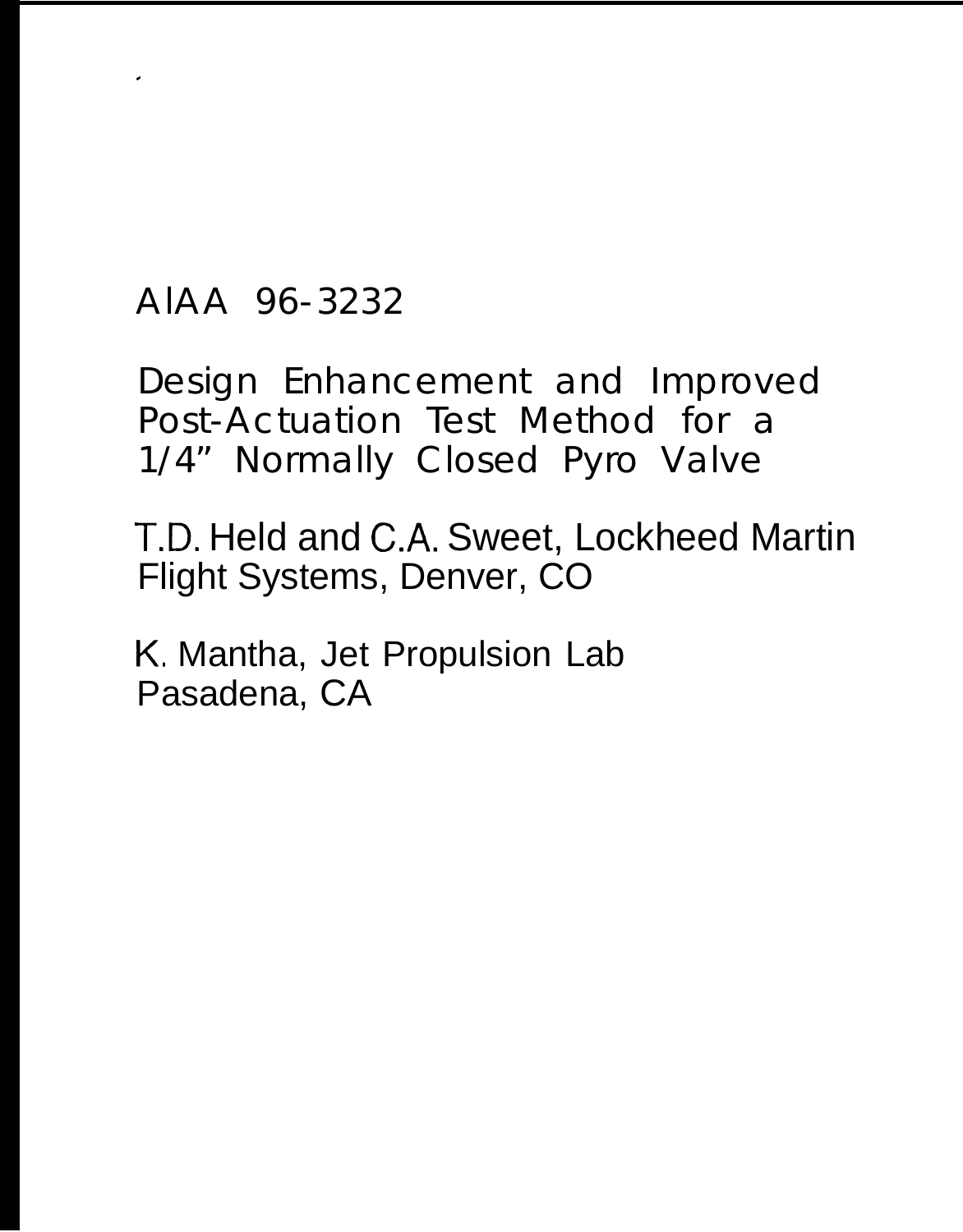### **———-— Abstract -——**

The NASA/JPL Cassini mission to Saturn will launch in October, 1997 and arrive at Saturn in the year 2004 with a 4 year mission to orbit the planet. The main propulsion thrust vector and attitude control for the spacecraft is supplied by the Cassini Propulsion Module Subsystem (C-PMS). This system will use numerous ordnanceactuated, normally-closed (NC) pyro valves to perform mission critical tasks over the 11 year mean mission duration (MMD).

The proper operation of this NC valve requires it to isolate fluid flow until commanded open. Once open, the valve must allow an unobstructed flow path and seal internally to prevent leakage external to the valve. This paper documents a design evolution to a qualified, Viking heritage design with improvements in design details that control external leakage to levels that support the planetary mission of this spacecraft. In addition, it addresses an improved post-actuation leak test technique, used to better detect gas leakage past the valve's primary metal-to-metal internal seal.

## Introduction

The C-PMS has unique design requirements based on it's unique MMD (seven year cruise, eleven year total). Specific to this paper are two requirements that limit 1) the total spacecraft GHe external leakage to  $<1x$  10-3 scc/sec and 2) any single component to  $<$ 1 x 10 $\degree$  scc/sec for the MMD. Considering the first NC pyro valve is actuated within days of launch, compliance to these requirements is critical for mission success.

For major burns, such as Trajectory Correction Maneuvers (TCMS) and Saturn Orbital Insertion (sol), a hi-propellant system consisting of Nitrogen Tetroxide (NTO) and Monomethylhydrazine (MMH) will be used. A monopropellant hydrazine (N2H4) system is used for attitude control.

Pressurization for the hi-propellant tanks is supplied by a 3,742 psig regulated helium system and attitude control by a separate blowdown hydrazine system with a one-shot 2,553 psig recharge tank. The C-PMS schematic is shown in **Figure 1.**

The C-PMS is a robust design with redundancy added whenever feasible. In April, 1994, a major design change was made to the functional schematic based on findings from the Mars Observer (MO) accident investigation. As a result, a number of additional NC pyro valves were added to prevent propellant vapors from migrating to critical components such as the regulator and high pressure latch valves. The helium pressurization system now uses a total of 25 pyro valves, 15 of them normally closed.

Cassini purchased NC pyro valves that had flown on many missions and therefore were considered to have "heritage".

#### Discussion

With the addition of each propulsion system component, the potential for external leakage increases. As a risk mitigating step, additional precautions were taken to ensure a leak free helium system. One of these was to test post actuated NC pyro valves for leakage in a manner that is not typically done, is more time consuming and more expensive. This process involves drilling into the housing, beneath the lower ram O-ring, instead of merely removing one of the initiators to test for primary metal-to-metal seal leakage.

An investigation began after two successive C-<br>PMS valve lots failed Destructive lot PMS valve lots failed Destructive lot Acceptance Test (DLAT) in post-actuation external leakage. Since this valve design is dependent on piece part geometry, material properties and strict control to prevent contamination of the tapered seat, efforts focused on manufacturing or machining errors, inadequate piece part cleaning or inspections, and test set-up methods. Additional tests were performed to determine if the output of the NASA Standard Initiator (NSI), the electroexplosive device (EED) used to actuate the valve, may have produced more pressure (i.e., energy) than past lots.

The results of all testing reported herein are shown in **Table 1.** [Valve test references within this paper will be referred to by test number.]

## Failure Investigation

As shown in **Table 1,** two of three of the first DLAT lot failed to meet the 1 x 10-6 scc/sec test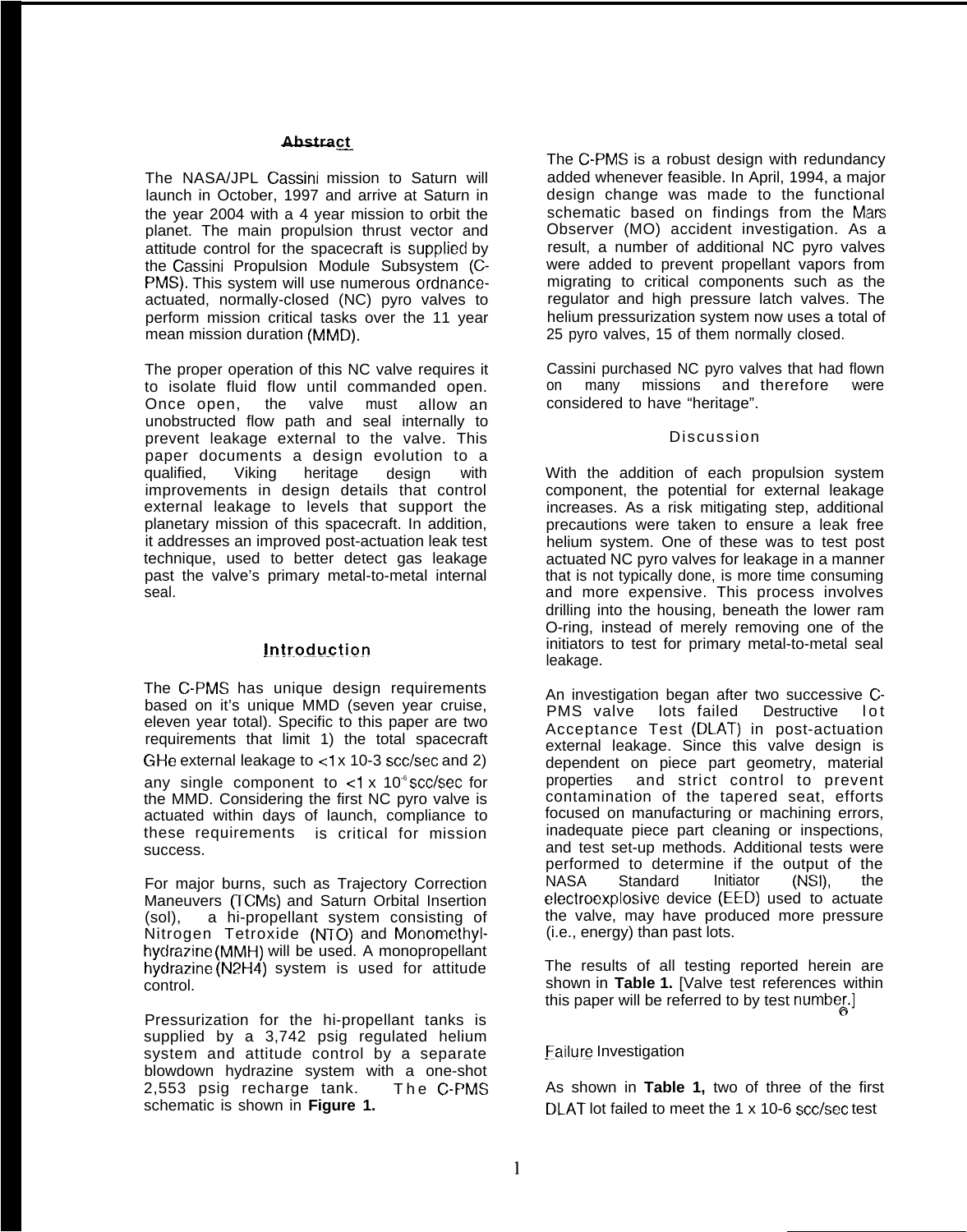

criteria. The valve actuated by a single NSI (no.1) met the test requirement, while the two actuated using dual NSI's (no. 2 and 3) failed.

After finding a dimensional nonconformance in the bore of one of the failed valves from the first failed lot, all valves in the build lot were disassembled for further inspection. The subsequent discovery of improper rework by the housing manufacturer resulted in scrapping all housings in that lot.

The first of many valves (no. 4 and 5) actuated during the Failure Analysis (F/A) verified that remachining of the valve housings "to print" was still inadequate to prevent post-actuation leakage. Two more test firings, performed to determine the effects of the improper rework on valve operation, were inconclusive showing an in-tolerance valve (no. 6) to fail and an out-oftolerance valve (no. 7) to pass the post-actuation leak test. It was determined during the postactuation testing of valve number 6 that by

drilling directly into the lower O-ring (no. 6A), instead of below it (no. 6B), the resulting leak test readings could vary by two orders of magnitude, As a result, future post-actuation radiographic inspections of the fired valves were used to measure the relative location of the lower O-ring to insure the hole was drilled below this seal.

Concurrent with the build of the second flight lot of valves, testing continued to better define the failure mechanism. One additional test firing (no. 8) was planned to determine the effects of a 2.0 msec stagger between initiator actuation (a test parameter based on a worst case output of C-PMS flight electronics). A mechanical failure of an initiator cable prevented this stagger, resulting instead in another successful single NSI actuated valve (no. 8A). Actuation of the second initiator days later (no. 8B) did not change the test results, indicating the effects of staggered initiation were likely secondary to the failure mechanism.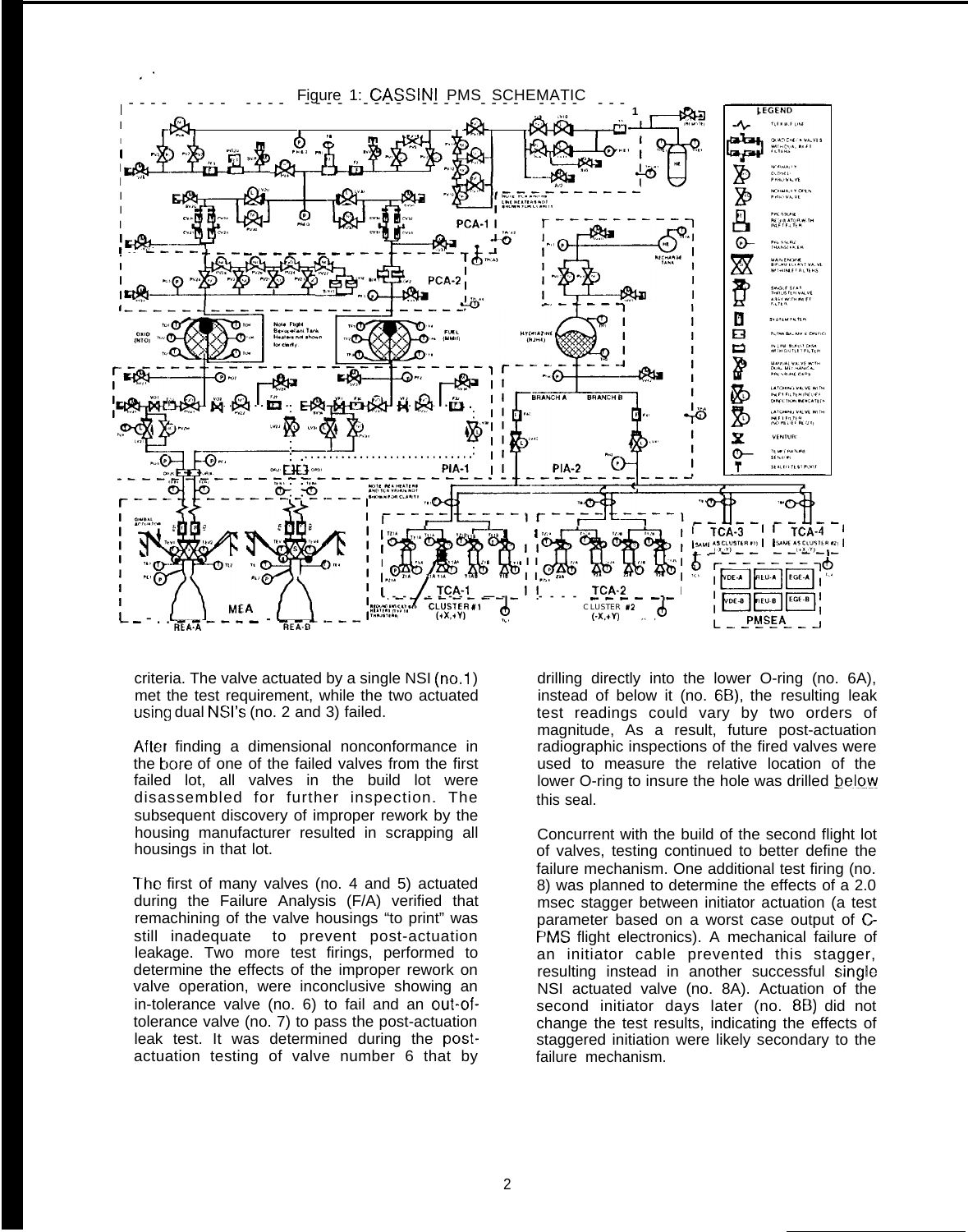|                 |             |                        | Firing      |             | Through-hole                   |                                                      |  |
|-----------------|-------------|------------------------|-------------|-------------|--------------------------------|------------------------------------------------------|--|
| Test            | Valve lot - | $NSI(1)$ Lot           | Temp        | Qty         | Leak Rate $(2, 3)$             | Notes, Comments and                                  |  |
| No.             | Serial No.  | Designator             | ("c)        | Fired       | (see/see)                      | Failure Analysis (F/A) Results                       |  |
| - 1             | $1 - 018$   | <b>MSK</b>             | $-20$       | Single      | $1.0x10E-7$                    | 1st DLAT Firing                                      |  |
| $\overline{c}$  | $1 - 017$   | MSK                    | $+$ 70 $\,$ | Dual        | 7.2x10E-6                      | 1st DLAT Firing; NSI's fired simultaneously          |  |
| $\mathbf{3}$    | $1 - 002$   | <b>MSK</b>             | $+70$       | Dual        | $>$ ] X101 L-4                 | 1st DLAT Firing; 2.0 msec stagger between NSI's      |  |
| $\overline{A}$  | $1 - 027$   | <b>MSK</b>             | $+70$       | Dual        | 1. JIX10E-7                    | 1st F/A Firing; 2 msec delay; Concave taper region   |  |
| 5               | $1 - 005$   | <b>MSK</b>             | $+70$       | Dual        | $5.0x10E-5$                    | 2nd F/A; 2 msec delay; Nominal taper region          |  |
| 6A              | $1 - 020$   | ${\bf MSK}$            | $+70$       | Dual        | $1.4 \times 10F - 7$           | 3rd F/A; 2 msec delay; O-ring masked leak rate       |  |
| 6B              | $1 - 020$   | N/A                    | $+70$       | N/A         | 3.2x10E-5                      | X-ray>d valve, redrilled hole below O-ring           |  |
| $\overline{1}$  | $1 - 026$   | ${\rm MSK}$            | $+70$       | Dual        | $1.6 \times 10E - 8$           | 4th F/A; 2 mscc delay; Rc-machined taper to print    |  |
| 8Λ              | <b>SN22</b> | ${\rm MSK}$            | $+70$       | Single      | $0.4x10E-9$                    | 5th F/A; tech error - only loi'2 NSI's fired         |  |
| 8B              | SN22        | ${\rm MSK}$            | $+70$       | Single      | $0.2x10E-9$                    | Fired 2nd NSI days later; No further ram stroke      |  |
| $\overline{9}$  | 3-080       | ${\rm MSK}$            | $-20$       | Single      | 6.8x10E-9                      | 2nd DLAT Series Firing                               |  |
| $\frac{1}{1}$ 0 | $3 - 060$   | ${\rm MSK}$            | $+\ 70$     | Dual        | 3.3x10E-1                      | 2nd DL AT; Bubble leak; 1.2x 10E-8 thru NSi port     |  |
| $\perp$         | 3-071       | <b>MSK</b>             | $+70$       | Single      | $1.0x10E-8$                    | 2nd DLAT; Dual init.; bad cable - oniy 1 NSIfired    |  |
| $\frac{1}{2}$   | 2-032       | <b>MSN</b>             | $+70$       | Dual        | $3.3x10E-3$                    | MGSPre-DLAT; Dual simult.; Bubble leak test          |  |
| 13              | 2-049       | <b>MSN</b>             | $+70$       | <b>Dual</b> | 9.3x1OK-2                      | MGSPre-DLAT; Bubble leak test                        |  |
| 14              | 2-039       | (See note 4)           | $-20$       | Single      | $7.4x10E-8$                    | 6th F/A; Dual simult.; Ballistic press.= 14,500 psig |  |
| 15              | 2-040       | (See note 4)           | $+70$       | <b>Dual</b> | $>1x10E-4$                     | 7th F/A; Dual simult.; No gross leak test done       |  |
| 16              | $1 - 003$   | (See note 4)           | $+$ 70 $\,$ | Dual        | 1.6x10E-7                      | 8th F/A; Dualsimult.; Increased taper by 0.085"      |  |
| 17              | 3-063       | $120\%$ (5)            | $-20$       | Single      | $1.0x10E-8$                    | 9th F/A; Rejected valve using single 120°A initiator |  |
| 18              | 3-059       | $80\%$ (6)             | $-20$       | Single      | 3.8x10E-8                      | 10th F/A; Rejected valve using single 80% initiator  |  |
| 19              | Viking      | M SK                   | $+70$       | Dual        | $1.2x10E-7$                    | 1 1th F/A; Dual simult.; Original Viking valve lot   |  |
| 20              | No SN       | $120\%$ <sup>(5)</sup> | $+70$       | Dual        | $\overline{5.6x}$ 101:-7 (400) | 12th F/A; Dualsimult.; Housing with 62Ksi yield      |  |
|                 |             |                        |             |             | $1.2X1_01-4(3800)$             | 1st leak test done at 400 psig, 2nd at 3,800 psig    |  |
| 21              | No SN       | MSK                    | $+70$       | Dual        | $2.4x101-8(400)$               | 13th F/A; Dualsimult.; 62Ksi yield + longer taper    |  |
|                 |             |                        |             |             | $3.2 \times 101 - 8(3800)$     | 1st leak test done at 400 psig, 2nd at 3,800 psig    |  |
| 22              | 2-052       | $120\%$ (5)            | $+70$       | Dual        | 5.6x10E-8(3800)                | 14th F/A; Dualsimult.; 35Ksiyield + longer taper     |  |
| $\overline{23}$ | 4-095       | <b>MSK</b>             | $+70$       | Dual        | $2.0x10E-8$                    | FinalDLAT (See note 7); Dual simultaneous init.      |  |
| 24              | 4-096       | <b>MSK</b>             | $-20$       | Dual        | $1.0x10E-7$                    | Final I) LAT (See note 7)                            |  |
| 25              | 4-092       | ${\rm MSK}$            | $+70$       | Single      | I.8X10I1-7                     | Final I) I. Al' (See note 7)                         |  |
| <u>26</u>       | 4-090       | <b>MSK</b>             | $-20$       | Single      | 5. OX101{-8                    | Final DLAT (See note 7)                              |  |
| 27              | $4 - 105$   | $120\%$ (5)            | $+70$       | Dual        | 1.4x1 OII-8                    | Qualification of design modification                 |  |
| 28              | $4 - 104$   | $120\%$ (5)            | $-20$       | Dual        | 2. OX10I1-8                    | Qualification of new design                          |  |
| $\overline{29}$ | $4 - 103$   | $80\%$ (6)             | $-20$       | Single      | $4.8x10E-8$                    | Qualification ofnew design                           |  |
| $\bar{30}$      | 5-139       | <b>MSK</b>             | $+70$       | Dual        | 1.4x1 OI1-8                    | Final I) I, Al' (See note 7)                         |  |
| 31              | $5 - 130$   | <b>MSK</b>             | $-20$       | <b>Dual</b> | $2.6x101$ i-8                  | FinalDLAT (See note 7)                               |  |
| 32              | $5 - 116$   | MSK                    | $-20$       | Single      | 2.8x1OE-8                      | Final DLAT (See note 7)                              |  |
| 33              | $5 - 138$   | <b>MSK</b>             | $+70$       | Single      | 1.2x 10E-8                     | Final DLAT (See note 7)                              |  |
| 34              | $5 - 125$   | $\frac{120\%}{5}$ (5)  | $+70$       | Dual        | $5.0x10E-8$                    | Qualification of new design                          |  |
| $3s$            | $5 - 134$   | $\frac{120\%}{5}$ (5)  | $-20$       | Single      | 2.8x1OB8                       | Qualification ofnew design                           |  |
| 36              | $5 - 140$   | $80\%$ (6)             | $+70$       | Single      | $3.2x10E-8$                    | Qualification of ncw design                          |  |

# Table 1 PYRO VAL VE LEAK TEST SUMMARY

### NOTES:

1. Unless otherwise noted, initiator is NASA part number SEB2610001-256.

1. Unless otherwise noted, initiator is NASA part number SEB2010001-256.<br>
2. Unless otherwise noted, helium leak testing @ 3,800 psig through a hole drilled below the lower [)-ring, 3. Test no.s 10, 15, 16 were pressurize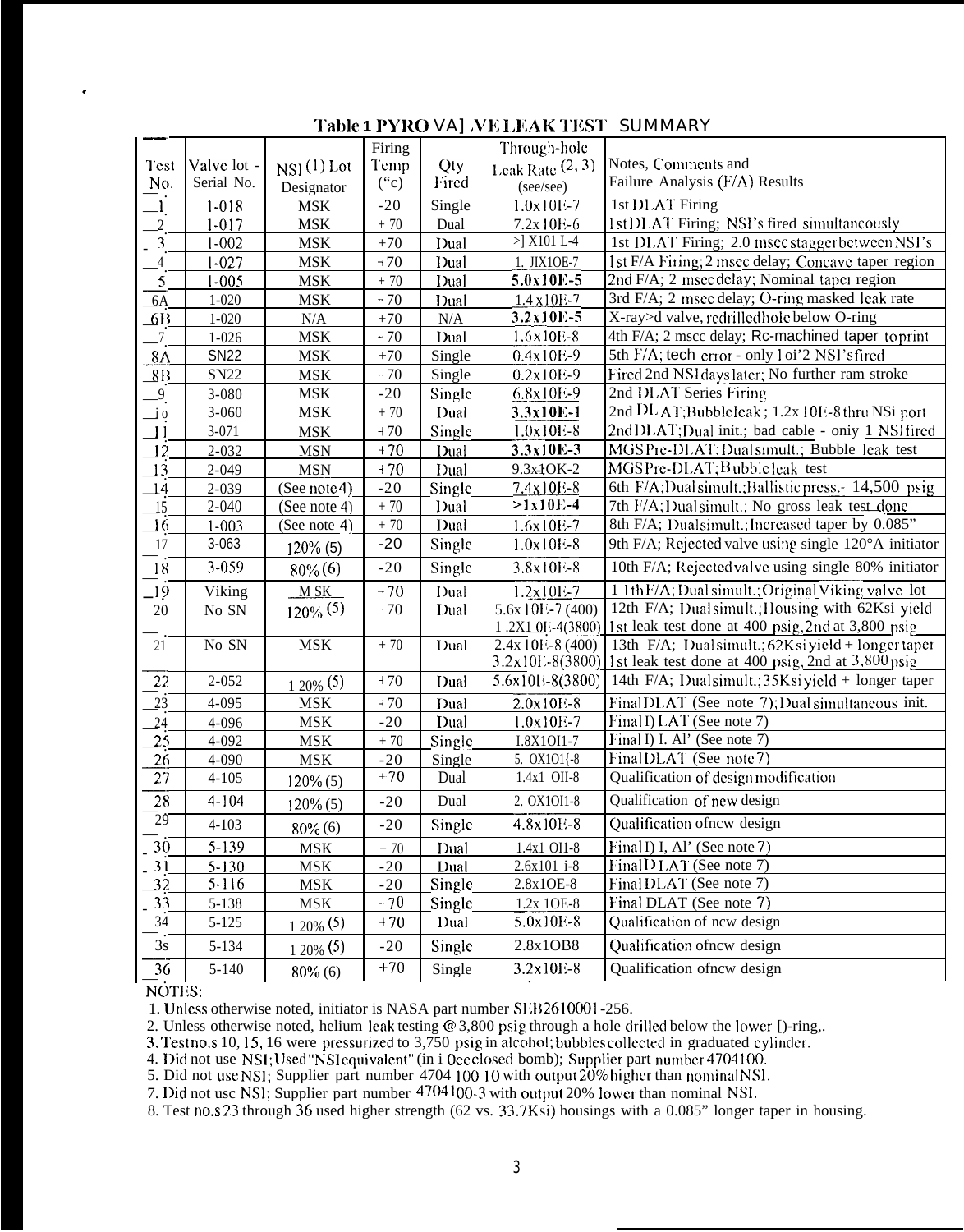Based on the testing to this point, the valve supplier recommended a design modification to increase the length of the tapered region. Without significant data on this modification, and biased toward product, the supplier was directed to proceed without the design change.

[Unknown at this time was a related postactuation leak failure of a similar NSI actuated NC valve back in 1987. Five of six DLAT valves, three fired with a single NSI and three by dual simultaneous actuation, failed the test at 3,500 psig test pressure. Three of six still failed to meet the requirement at 250 psig test pressure This failure was attributed to a low material strength and the supplier had proposed the increase in taper length to their customer at that time. Again, the issue of heritage convinced them to retain their design and accept the hardware without modification. ]

Following the second lot build, the subsequent DLAT revealed the same pattern of postactuation leak failures. The valves actuated by a single NSI (no 9 and 11) sealed as required while the one powered by dual initiators (no. 10) failed.

A third lot of valves, built for another NASA/JPL. program, was tested (no. 12, 13, 14 and 15) and experienced the same post-actuation leak test failure. Since their housings were made from the same material lot as the second C-PMS valves, the valves were scrapped and a new lot was built concurrently with the C-PMS build.

l-he dramatic leak rate of test unit number 10 lead to the conclusion that the material properties used to fabricate these housings were inadequate to absorb the energy imparted into the ram upon dual NSI actuation. Further investigation revealed an inconsistency on similar housing drawings with respect to the yield strength requirements.

Some housing drawings, including the C-PMS design, specified only ultimate tensile strength requirements while others called out minimum yield strengths from 40Ksi to 65Ksi, depending on the customers demands. It was determined the housings from the first C-PMS build, and the other NASA program lot, were manufactured from a lot of 304L with yield strength of approximately 34Ksi. However, previous approximately successful valve lots used 304L and 321 stainless steel housings with yield strengths ranging from 31 .5Ksi to 64Ksi.

Based on testing to this point, it was concluded that higher material strength alone would not be sufficient to solve the problem. The program and supplier agreed to enhance the design 10 include a combination of higher material strength and longer taper region in the valve housing. A successful test (no. 16) of the proposed increase in taper length alone added confidence in this design approach, although the postactutation radiograph revealed the ram had travelled through the tapered region, seating at the bottom of stoke.

As the final phase of the F/A, another series of valves were tested to validate the proposed modification. Tests 17 and 18, using the 34Ksi housings, repeated the single initiator actuations. A secondary test (no. 19) was performed using a valve from the original Viking program along with dual simultaneous "MSt<" initiators. The success of this test indicated the NSI'S were secondary to the failure mechanism. Test firing number 20 was successful using a housing with 62Ksi strength. Two more tests (no. 21 and 22) verified the design approach.

A combination DLAT and Qualification program was initiated to validate the flight hardware. All test conditions were proposed, as well as over and under charged initiation to satisfy margin. The successful results of these tests are documented in **Table 1.**

## NSI Characterization Testing

1 he Cassini program will rely on this NC pyro valve to perform mission critical functions. That, coupled with the high rate of post-actuation leakage failures following dual initiator firings, made it necessary to test the NSI'S to determine their output in comparison to previous flight lots of initiators. The NSI'S reserved for use on C-F'MS were built in March, 1992 under the lot designator "MSK.

Lockheed Martin, formerly Martin Marietta, developed a Dynamic Test tool (DTt) to measure the relative energy output from the NSI and have data from 5 previous flight lots.<sup>(1</sup>)

A population of 19 each of the Cassini "MSK" NSI'S were fired in the DTt and results showed an average of 44.5 ft-lbs of energy output with a standard deviation of 3.74 ft-lbs. This is approximately 5 to 14 % higher than previous lot energy outputs shown below in **Table 2.**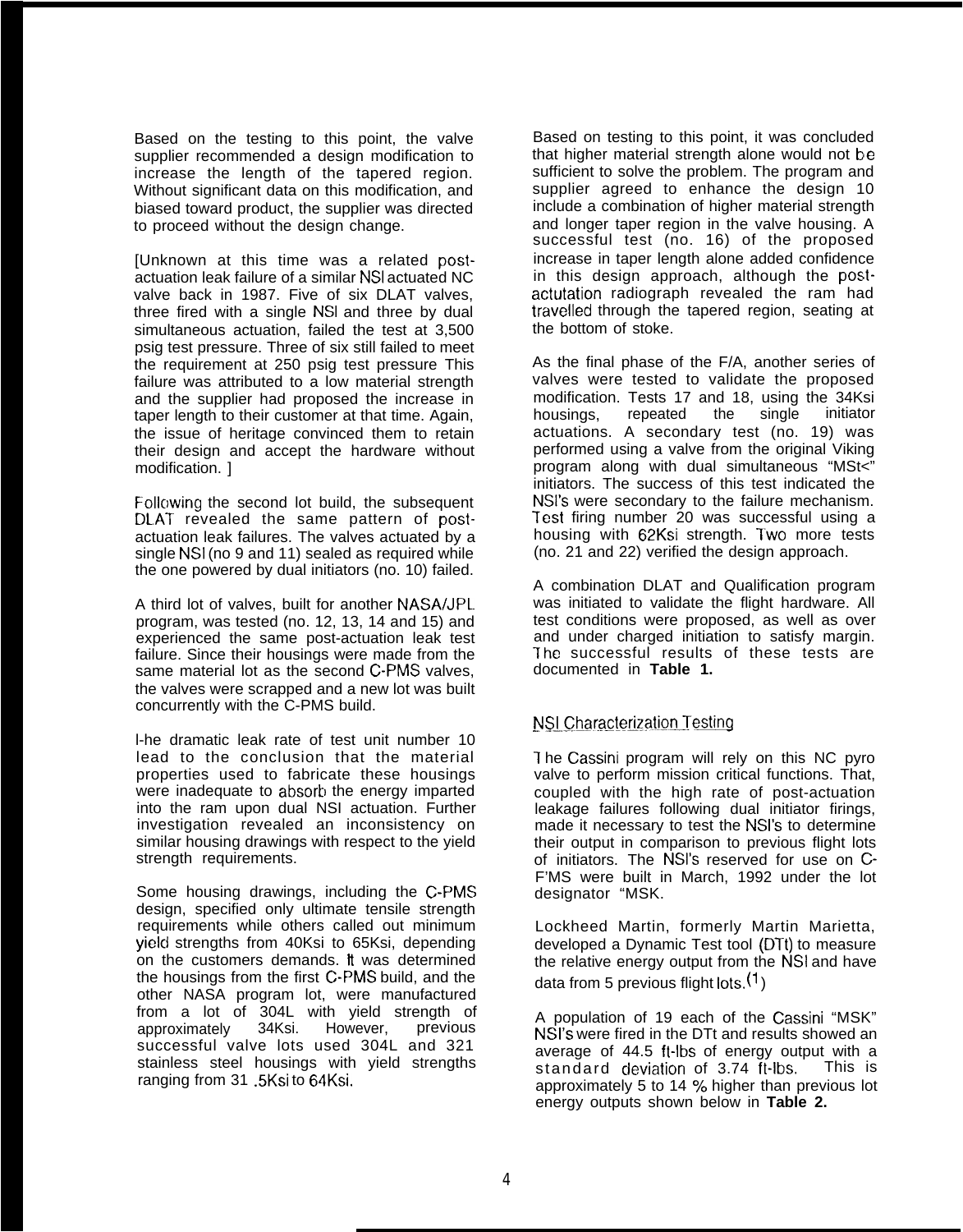| Table 2                 |                                                  |  | <b>NSI Lot Energy Outputs</b> |
|-------------------------|--------------------------------------------------|--|-------------------------------|
| NSI Lot Output Std Dev. | Energy                                           |  | Date of<br>Manufact ure       |
| <b>XPA</b>              | 40.57 ft-lb 1.15 ft-lb                           |  | 9/84                          |
| XPC<br><b>XPG</b>       | 42.26 ft-lb 2.73 ft-lb<br>40.12 ft-lb 2.59 ft-lb |  | 11/84<br>3/85                 |
| XPJ<br><b>XRY</b>       | 40.69 ft-lb 1.73 ft-lb<br>38.22 ft-lb 1.30 ft-lb |  | 5/85<br>10/89                 |
| <b>MSK</b>              | 44.50 ft-lb 3.74 ft-lb                           |  | 3/94                          |

.

6'

These data would indicate that the higher output from this lot of NSI's could have contributed to the DLAT post-actuation leak test failures, As mentioned earlier, all of the single NSI actuated valves passed the post-actuation leak test, the "worst" unit leaking at a rate equal to 1.Oxl  $0^7$ scc/sec while pressurized to 3,800 psig. The valves failed to seal when dual NSI'S were fired.

It was determined during the F/A that proper operation of the valve is dependent upon, among other things, the yield strength of the housing. One postulated failure mechanism involved a scenario where the dual initiators produced an excessive ballistic pressure for the relatively low material yield strength to absorb, accelerating the ram through the critical tapered region and rendering the metal-to-metal seal ineffective. The rate of failure in the dual initiator mode would indicate this was the case.

In compiling the supplier data from previous NC valve single initiator actuations, it was evident that this lot of NSI'S was not producing peak pressures higher than had been recorded since the original Viking valves used the Viking Standard Initiator (VSI). The following table shows examples of average peak ballistic pressures, from a single initiator, recorded during the actuation of NC valves using both the VSI and NSI. The data presented below was taken from supplier ATP data sheets.

|                      | Quantity | Avg. Peak Ballistic |
|----------------------|----------|---------------------|
| <b>Initiator Lot</b> | of NC    | Pressure* in a NC   |
| Designator           | Valves   | Pyro Valve (psig)   |
| 04 (VSI)             | 10       | 8,490               |
| 06 (VSI)             | 4        | 10,155              |
| <b>XPF (NSI)</b>     | 2        | 4,370               |
| UBL (NSI)            | 2.       | 7,690               |
| MBJ (NSI)            | 2        | 13,140              |
| MSK (NSI)            | 6        | 13,920              |
| MBW (NSI)            | ్వ       | 14,090              |
| MCB (NSI)            |          | 14.520              |

Though not an exhaustive nor even scientifically significant data body of ballistic pressure, it does indicate that NSI lot "MSK", planned for use on the C-PMS, does not seem to produce excessive ballistic pressure. Since none of i he initiators shown, with the exception of "MSK", were ever tested in the DTt, no quantifiable conclusion can be reached without further tests.

### Viking/Cassini Test Technique

Depending on the application and/or function of a NC pyro valve in any given propulsion system, the test method chosen to determine postactuation internal leakage can and will vary. Postactuation external leakage from the pressurized flow tube, past the seated ram into the ballistic cavity, can over time, result in external loss of pressurant, fuel, or both. If this occurs, system degradation or total mission loss is conceivable.

**Figure 2** shows the typical pre-actuation state of the C-PMS NC pyro valve design. Since these devices do not lend themselves to be functionally tested before flight, the aerospace industry has adopted the random sampling of these valves, such as is done in a DL.AT. One or more valves may be exposed to projected flight environments then actuated in a flight condition. This 'Test as you Fly" approach is the only means of determining hardware integrity prior to actual system operation. It is incumbent upon the engineer to determine if the hardware performed in accordance with the design specification.

Typically, in the case of a dual initiated valve, post-actuation external leakage testing is done simply by removing one of the two initiators, pressurizing the flow tube with helium, and "sniffing" to detect and measure helium leaking past the ram. Measurements can be obtained using a hand held gas detecting probe in the hermetic confines of a bell jar, Figure 3 shows the typical pre-actuation state of the C-PMS NC pyro valve.

The problem with this leak test method is twofold. First, the two ram O-rings, designed to react and contain the NSI ballistic gasses during actuation, are still viable sealing surfaces after the ram has stroked and seated in the tapered portion of the housing. Second, unless the fluid medium has degraded the O-ring material, or permeation occurs, these O-rings could conceivably maintain a seal beyond MMD of the system.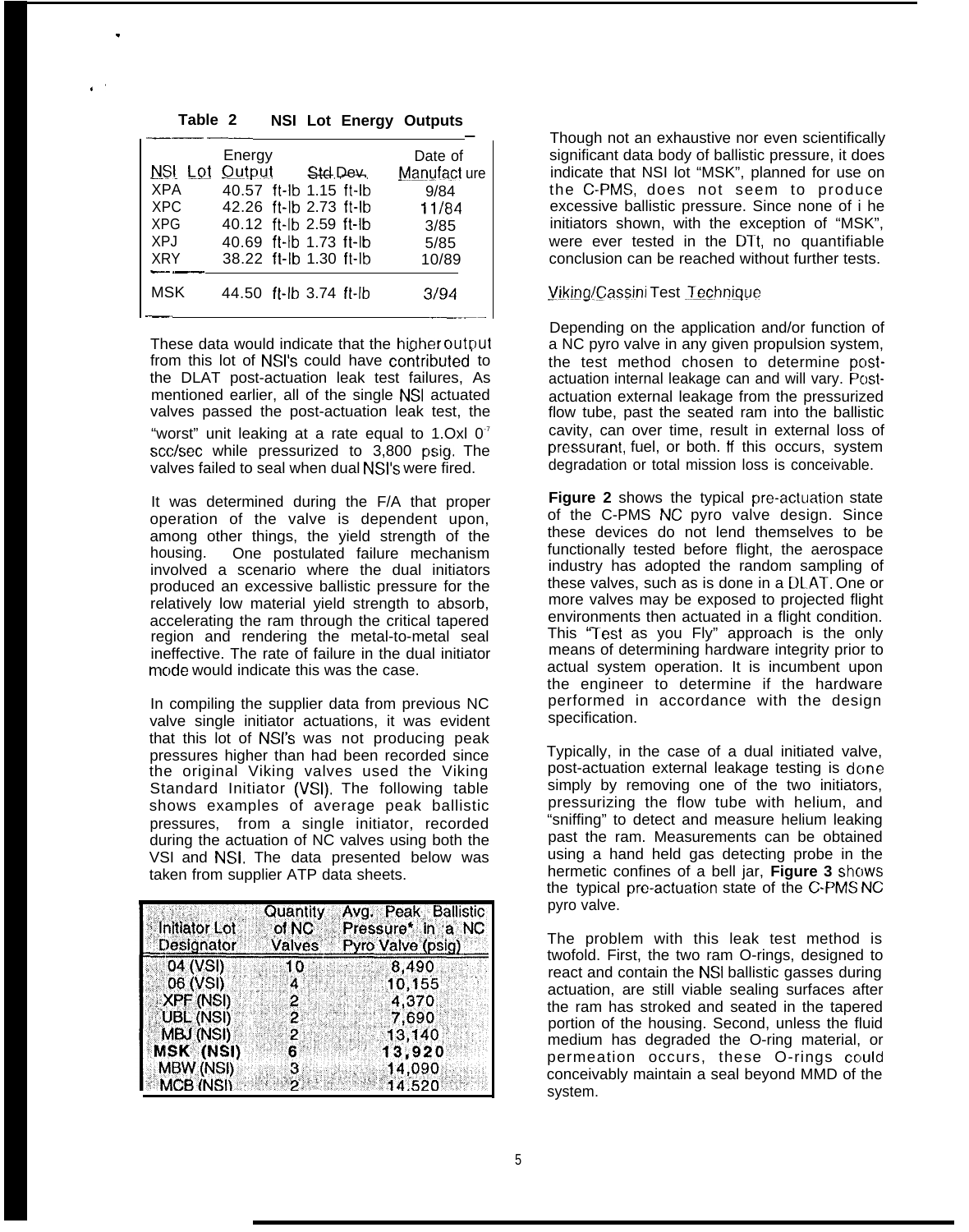

Figure 2 Pre-Actuated Normally Closed Pyro Valve



Figure 3 Post-Actuated Normally Closed Pyro Valve

For most short duration (l-3 years), Earth orbiting, low pressure propulsion systems, this test method may be satisfactory. If however, internal leakage is of major concern, as it was for the original Viking Landers and will be for any planetary mission, it is critical that the internal leakage be measured as accurately as possible. The test method described herein is a derivation of that developed during the original Viking pyro valve test program.

This test method requires a number of inspections and accurate measurements prior to measuring leakage. Following actuation, a radiographic inspection of the valve will determine the exact position of the lower O-ring groove of the ram relative to a defined, external reference frame; in this case the bottom of the valve housing.

Once this dimension is known, a small hole (e.g., 0.040" dia) can be precisely drilled into this gland -below the O-ring. The valve is now configured such that, once the flow tube is pressurized, the actual leakage past the metal-to-metal seal can be measured without the dual O-rings impeding or masking the actual leakage rate. Data from tesi number 5 is an example of how, in one case, drilling into the O-ring instead of below it can distort the actual leak rate. Test number 10 confirmed the difference in leak rates as tested through the initiator port, versus through a properly drilled hole just above the seal, can differ by many orders of magnitude.

In every case a calibrated leak detector was used with the valve pressurized in an evacuated bell jar. The C-PMS nominal test pressure was 3,750 psiy, but it was observed that leak rates obtained